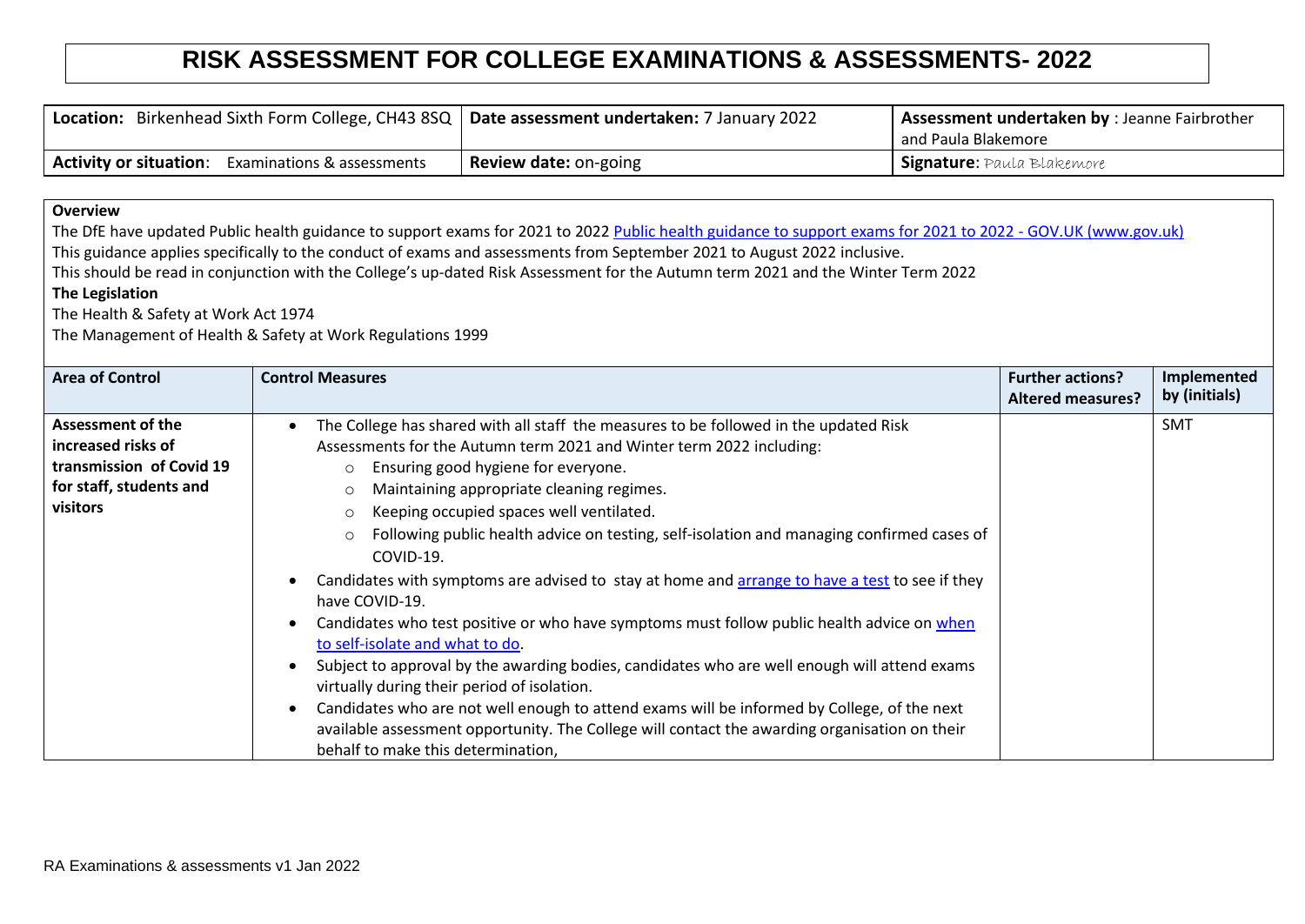| <b>Ensuring adequate</b><br>outbreak<br>management/contingency<br>plans to allow for stepping<br>measures up and down.<br><b>Ensuring engagement with</b><br><b>NHS Test and Trace</b> | The College Risk Assessment includes a Contingency Plan (also known as an outbreak<br>management plan) if restrictions need to be implemented due to COVID 19 variants outbreak<br>The College understands the NHS Test and Trace process and on how education settings should<br>respond to any infections.                                                                                                                                                                                                                                                                                                                                                                                                  | <b>SMT</b><br><b>SMT</b> |
|----------------------------------------------------------------------------------------------------------------------------------------------------------------------------------------|---------------------------------------------------------------------------------------------------------------------------------------------------------------------------------------------------------------------------------------------------------------------------------------------------------------------------------------------------------------------------------------------------------------------------------------------------------------------------------------------------------------------------------------------------------------------------------------------------------------------------------------------------------------------------------------------------------------|--------------------------|
| Arrival and departure of<br>candidates to minimise<br>risks of transmission                                                                                                            | The College does not need to make alternative arrangements to avoid examinees mixing at lunch<br>or whilst arriving and leaving exams.<br>Face coverings should be worn whilst arriving for and leaving exams<br>The College will follow any local advice or additional measures as directed by Directors of public<br>health                                                                                                                                                                                                                                                                                                                                                                                 | <b>SMT</b>               |
| <b>Cleaning</b>                                                                                                                                                                        | The College has put in place an appropriate cleaning schedule for all examination areas.                                                                                                                                                                                                                                                                                                                                                                                                                                                                                                                                                                                                                      | Premises<br>Manager      |
| Setting up exam room                                                                                                                                                                   | Exam rooms are set up in line with the Joint Council of Qualifications (JCQ) guidance.<br>The College will comply with any changes to infection prevention measures in line with DfE/local<br>Directors of PH guidance.<br>No additional distancing steps are necessary for staff and invigilators from candidates during<br>exams and assessments,                                                                                                                                                                                                                                                                                                                                                           | Exams<br>manager/SMT     |
| <b>Face coverings</b>                                                                                                                                                                  | Candidates and invigilators will not be expected to wear face coverings during exams, but they<br>$\bullet$<br>may wear them if they wish to.<br>The College will respect the needs of individuals.                                                                                                                                                                                                                                                                                                                                                                                                                                                                                                           | The Exams<br>manager/SMT |
| Invigilators                                                                                                                                                                           | The College has protocols in place for visitors and temporary staff which invigilators must comply<br>$\bullet$<br>with including fire, accidents and first aid.<br>The invigilation team have access to the College's risk assessments on the College website.<br>Invigilators who move between different schools and colleges should minimise contact and<br>maintain as much distance as possible from College staff.<br>Invigilators do not need to wear gloves when collecting exam scripts from candidates but should<br>wash their hands thoroughly and more frequently than usual and particularly after handling<br>exam papers.<br>Invigilators are required by the College to take daily LFD tests | The Exams<br>manager/SMT |
| <b>Candidates who are</b><br>clinically extremely<br>vulnerable from COVID-19                                                                                                          | Candidates who were previously considered to be clinically extremely vulnerable are advised to<br>$\bullet$<br>continue to follow the guidance contained in coronavirus: how to stay safe and help prevent the<br>spread.                                                                                                                                                                                                                                                                                                                                                                                                                                                                                     | <b>SMT</b>               |